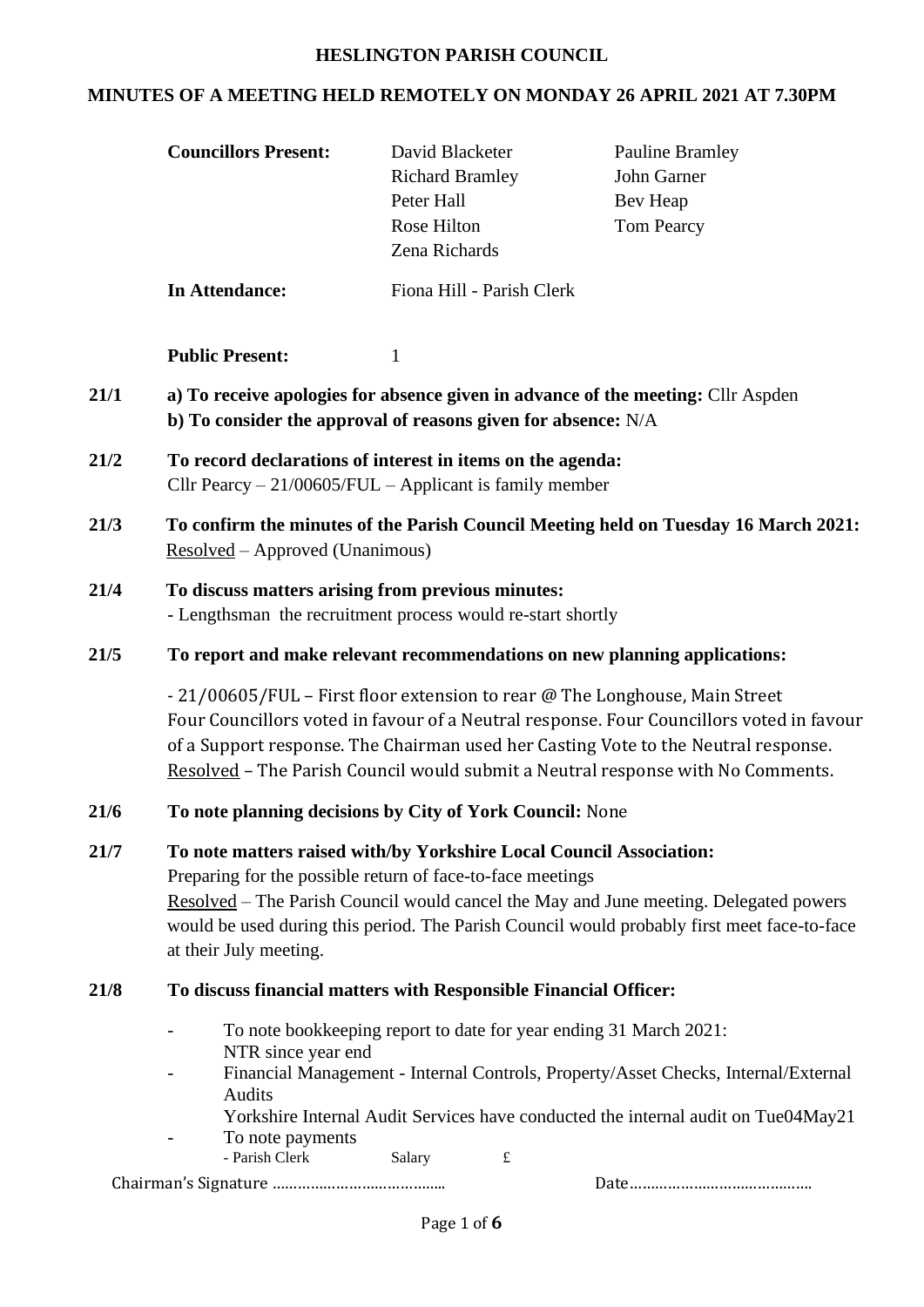## **21/9 To receive reports from representative of outside bodies as follows:**

- Ward Councillors Report at the end of the minutes
- North Yorkshire Police No report attached
- Heslington East Community Forum NTR
- Good Neighbourhood Forum Next meeting 23Jun21
- Ouse and Derwent Drainage Board NTR
- Sports Field AGM on Thu29Apr21
- York Environment Forum NTR
- Alms Houses NTR
- The Meeting Room Cllr Garner reported the car park work is completed.

## **21/10 To discuss/agree actions with long-standing matters:**

- Appearance of village
	- Painting of utility boxes
	- Cllr Garner gave Cllrs the advice from the Dulux Representative.

Resolved – The Parish Council agreed that up to £100 per box, covering the costs of labour and materials, to spend on the three vandalised utility boxes. (Unanimous) The locations are - Main St adjacent to the Charles X11, Junction of Field Lane & School

Lane and Junction of Church Lane & Windmill Lane.

Highway Matters - NTR

City of York Council

Article 4 (2) Direction – The Parish Clerk would chase up Edward Freedman.

- Neighbourhood Planning (See statement at end of minutes)

Cllrs were concerned that though the Examiner had said the NP could go forward to referendum, he had deleted three policies.

- Purpose built student accommodation
- Vehicular and pedestrian traffic
- Traffic in Heslington conservation area, and

 \*Site 3 - Elvington Airfield Grasslands western end removed from Green Infrastructure The current Plan's rationale, evidence base and drafting are insufficient to support these policies.

Cllrs agreed the policies were important. To achieve this aim:

Resolved – The Parish Council would not completely withdraw the Neighbourhood Plan Unanimous Proposed: Cllr Pearcy, Seconded: Cllr Hilton,

Resolved - The Parish Council **would not** accept the policy deletions and allow the Neighbourhood Plan to proceed in modified form to Referendum. The Neighbourhood Plan would need to be amended soon after adoption to allow for the missing policies to be added.

Five votes in favour, four votes against

Resolved - The Parish Council would withdraw the plan, to allow for the policy modifications to be made, before resubmitting the plan.

Five votes in favour, four votes against

- Local Plan See report from Cllr Aspden
- University of York

Antisocial Behaviour – currently no issues

- Communication

Website – this is up to date Broadband – NTR Newsletter – NTR

## **21/11 To discuss correspondence received by the council:** None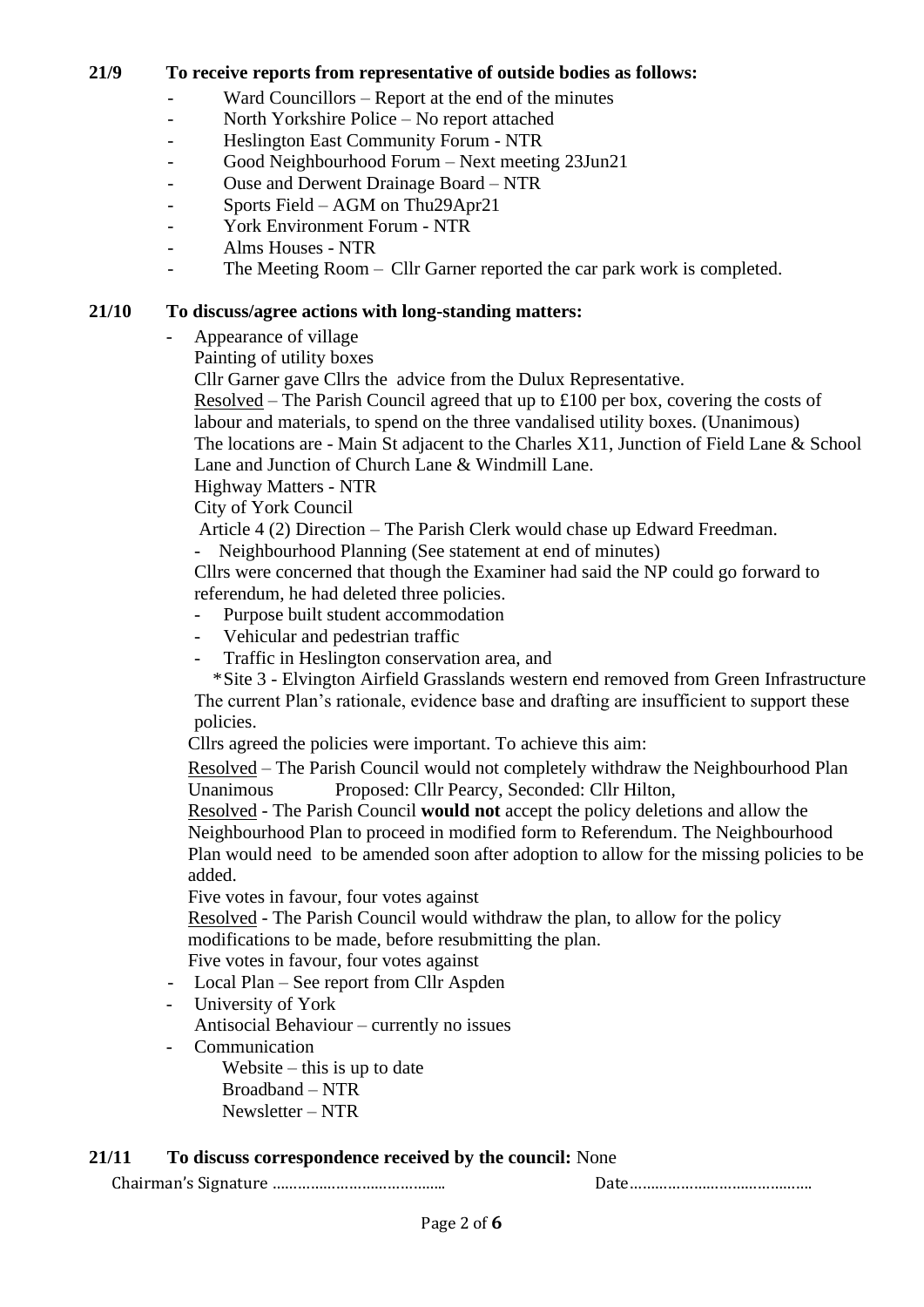## **21/12 To receive matters raised by members:** None

- **21/13 To note matters raised by members of public:** None
- **21/14 To confirm the details of the next meeting:**  04May21 – Annual Parish Council Meeting 18May21, 15Jun21, 20Jul21, 17Aug21, 21Sep21, 19Oct21, 16Nov21, 21Dec21

## Cllr Aspden Report

### **Covid-19 rates remain lowest in the region**

The latest official 7 day rate of positive cases of Covid in York is, at 12 April, 9 per 100,000 population. This figure is the lowest in the region and represents a huge effort from residents and organisations across the city to prevent infection. With the removal of restrictions, however, is increased risk of infection and it remains essential that people continue to exercise caution and prioritise the simple steps to avoid contracting or passing on the virus.

The return of many retail, leisure and outdoor hospitality businesses has been an important step forward towards normal life, and we are thankful for the efforts of our local businesses and communities in helping to keep both residents and visitors to our city as safe as possible.

#### **Success of city-wide Covid-19 testing**

Currently, asymptomatic testing is being conducted across four community testing sites across the city using Lateral Flow Devices. Between 14<sup>th</sup> January 2021 and 11<sup>th</sup> April 2021, 45,000 tests have been completed at these sites and identified 428 positive cases which have gone on to self-isolate, thus breaking chains of transmission. On average 4,500 tests a week are completed

#### **Next step in the lockdown easing map sees businesses reopen**

Council has worked actively to prepare the city centre for reopening together with local business, partners and public health team. As residents return to enjoy York's many hospitality venues and shops, safety remains our first priority, and we're working closely with businesses across the city to ensure that rigorous safety measures are in place and that residents are aware and practicing social distancing and other public health measures.

#### **Local Government Reorganisation consultation ends**

The Government statutory consultation, which considered two proposals to remove 2-tier local government in North Yorkshire, has now ended (Monday 19 April). Responding to the consultation, the council shared evidence about the benefits of retaining City of York Council on its existing footprint, and the subsequent risks of any merger.

The council highlighted the strength of existing partnership working and the potential for a Strategic Partnership to support efficient service delivery alongside a new North Yorkshire unitary authority. It also described the additional cost to taxpayers and the impact of disruption to key services, partnerships and York's identity resulting from a merger.

We now await the Secretary of State's decision regarding the outcome of the consultation, which we expect to be made in the summer.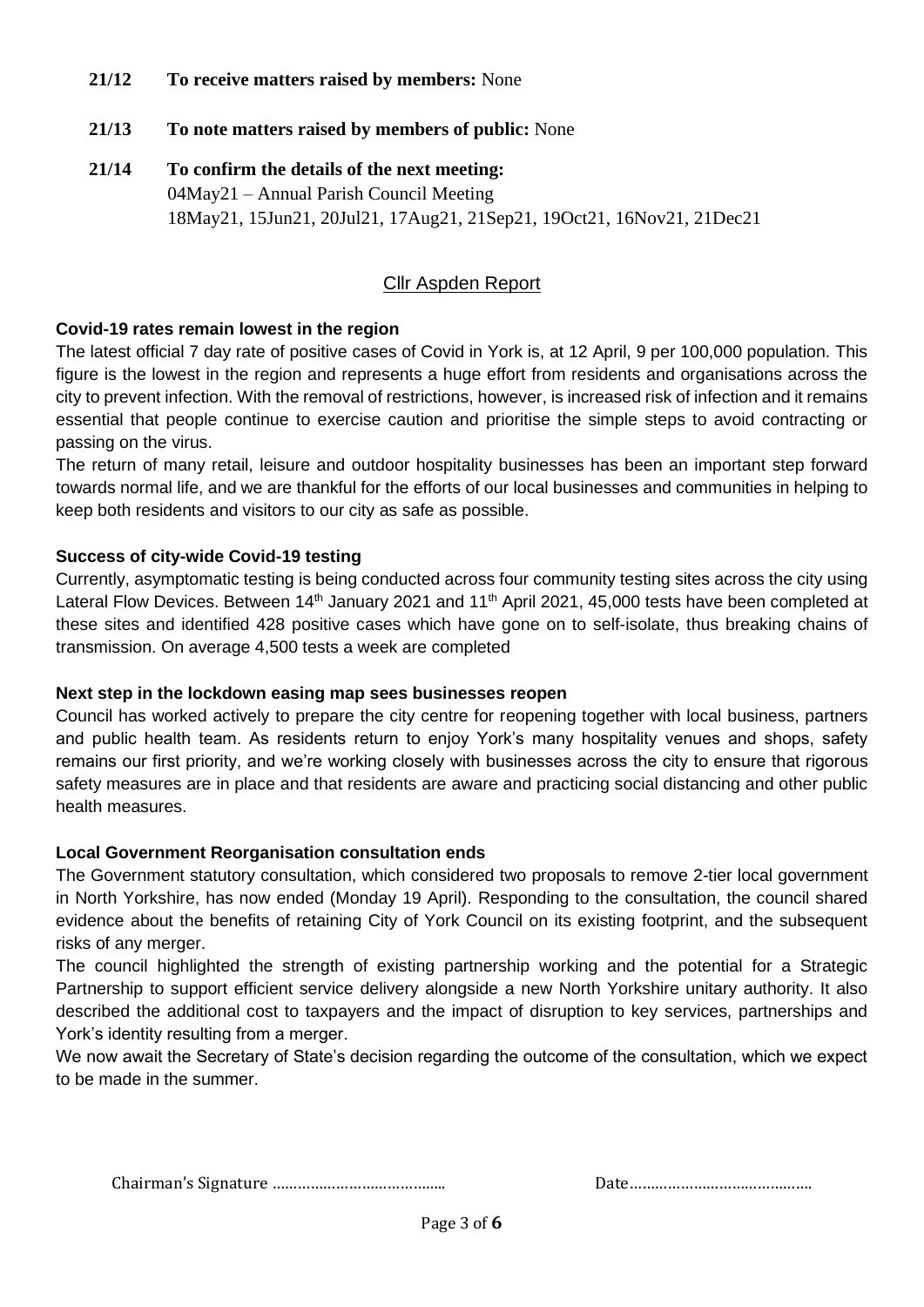# **Local Plan**

The Council has submitted more information about the definition of the city's green belt to the Planning Inspector examining the local plan. The Council submitted the explanation of how it defines the outer boundary of the green belt, with explanations of other green belt boundaries set to follow. Officers have also issued the timetable to deliver all the remaining additional information requested by Government inspectors by the end of this month.

Having received the bulk of this information in December and January, inspectors have previously indicated that the examination is likely to progress to online consultation over the new information, followed by further hearing sessions, most likely to be held in summer at the earliest.

The inspectors now have a clear timetable for the delivery of all the additional information, and we will of course keep them completely up to date on our progress. This is good news for our ambition to secure a Local Plan which gives York the housing and jobs our city needs, whilst at the same time protecting York's unique character, green belt and natural beauty.

## **2021/22 Council Budget approved**

Proposals put forward by the Liberal Democrat and Green Partnership, to stabilise Council's financial position and invest in frontline services, social care and city's economic recovery, have been given the go ahead following agreement at Full Council on the 25th February.

Recognising the current economic challenges and support needed for local residents, budget proposals set out an increase in total spending by £2.6 million on adult social care and support for children and young people.

To continue the work done throughout the pandemic to support local residents and businesses, the 2021/22 budget saw a £3.5 million Covid Recovery Fund approved alongside the continuation of the Council's transformational £600m capital investment programme to accelerate the city's economic recovery.

## **Fulford Flood Defence scheme progress**

Following two successful petitions and campaign efforts over a number of years, £2m from the Council's budget has been agreed in the Council Budget to unlock an up to £4.9m package to complete the joined-up flood defence work for Fulford. The proposed solution, which can now be funded with the up to £4.9m, consists of the following:

- The flood wall to be extended to tie into high ground and allow access to the pumping station;
- New flap valve to be installed on the existing Germany Beck Culvert;
- New pumping station to be installed.

## **Fulford School Expansion Plan update**

Fulford School officials have submitted a planning application for the school's expansion to address the growing demand for more facilities and accommodate the growing number of pupils. The application is currently out to consultation until 26th May 2021. The Highway Development Control team will be evaluating the transport and highway elements and submitting comments to the Planning Officer in due course.

Throughout the progression of the Fulford School expansion scheme I have done my best to address the long-standing access issues on Fulfordgate. Following meetings with local residents, I have offered to make representations on their behalf and call-in to committee any planning application when it is submitted and considered by Planning Committee. The Committee will need to take into account the views of residents of Heslington Lane, Fulfordgate, Eastward Avenue and of the new residents of Germany Beck.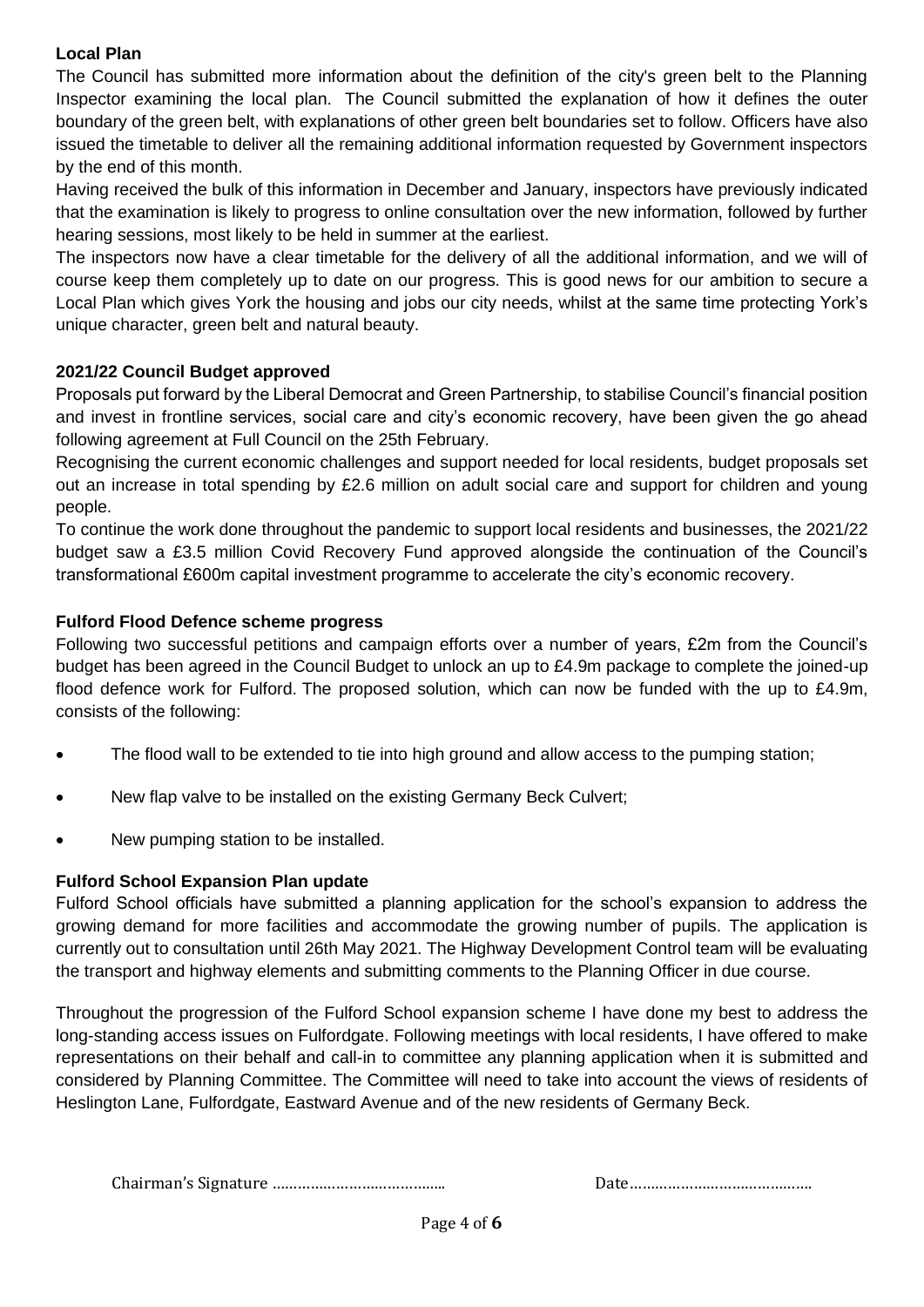## Heslington Parish Neighbourhood Plan

# **Statement from Heslington Parish Council. 10th May 2021**

Further to comments received by the Parish Council after the vote on whether to support the Neighbourhood Plan proceeding to referendum, the Council wish to issue a statement setting out their current position.

Heslington Parish Council are very appreciative of the excellent work put in voluntarily over a long period by members of the working group. The high quality of the work, in a complex planning background, is acknowledged by all concerned. The Parish Council are united behind the importance of having a Neighbourhood Plan.

We wish to assure residents that at their meeting on Monday 26 April 2021, the Parish Council did not vote to withdraw the Plan altogether. This was discussed as an option and it was immediately ruled out.

the Examiner has recommended the Plan may proceed to referendum, this will be with three policies deleted**:**

- Purpose built student accommodation
- Vehicular and pedestrian traffic
- Traffic in Heslington conservation area, and
- •
- Site 3 Elvington Airfield Grasslands western end removed from Green Infrastructure

as the current Plan's rationale, evidence base and drafting are insufficient to support these policies.

This means that the Parish Council was faced with two less than ideal options to vote upon:

- Option 1) withdraw the current Plan, amend the policies with the necessary rationale and evidence base and following consultation, resubmit amended Plan to referendum.
- Option 2) submit the current Plan to referendum, with the policies deleted.

After referendum , amend with the additional policies supported with the necessary rationale and evidence base and following consultation submit for a 2<sup>nd</sup> referendum.

Both options would hopefully result in a Neighbourhood Plan being adopted (subject to referendum) but would require further work to get the full Neighbourhood Plan we desire.

The Parish Council believes the two options are different routes to the same end point and both routes are not without their merits and their risks.

Concerns have been raised with the Parish Council regarding their decision. These will be noted as we look to move forward*.*

At this time the Parish Council is currently making further enquiries into, and gathering information on, the practical impacts of this decision in terms of timings, financial implications and work required for the options above. Financial assistance is available for both options.